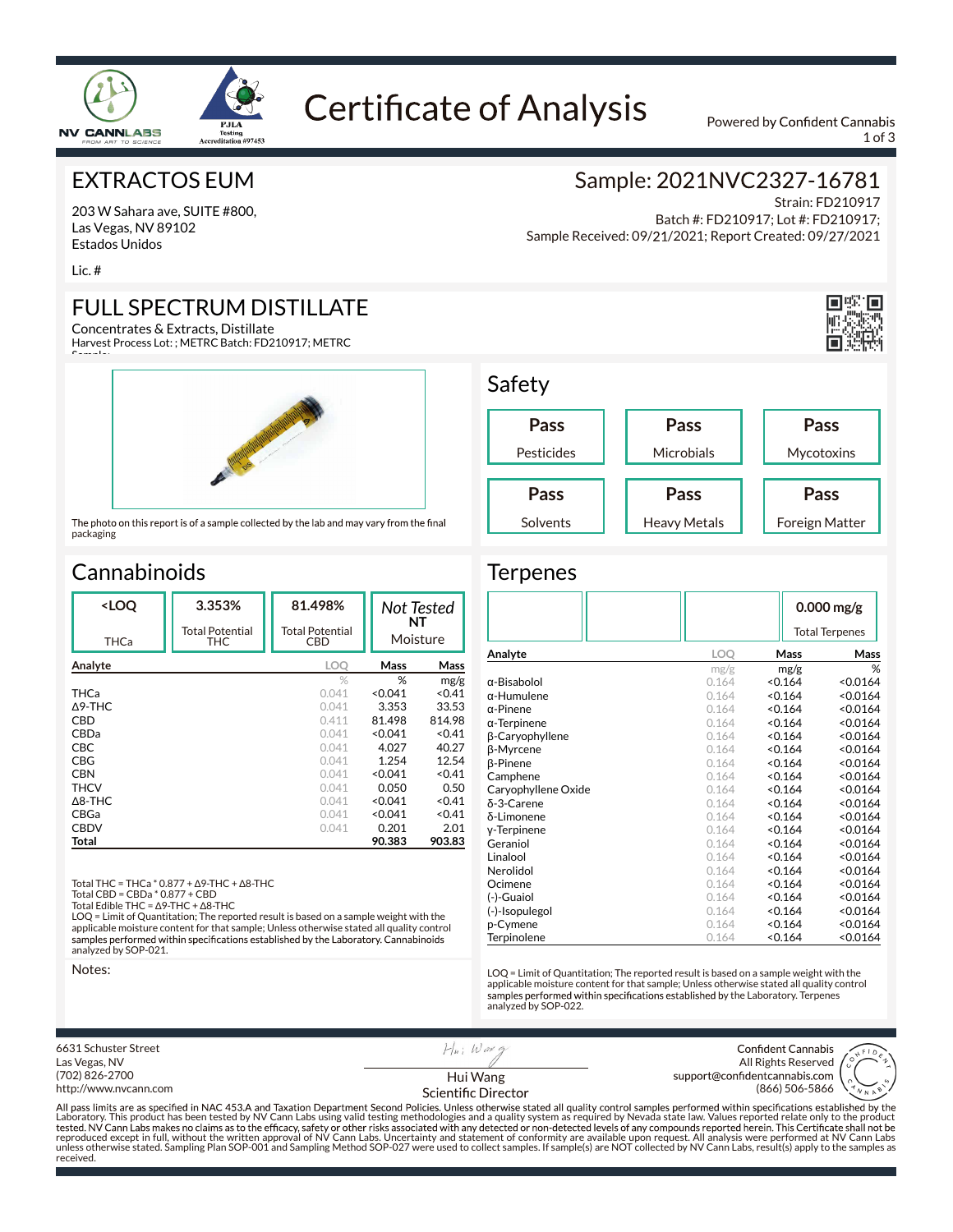

## **Certificate of Analysis**

Powered by Confident Cannabis  $2$  of  $3$ 

Strain: FD210917

Sample: 2021NVC2327-16781

Sample Received: 09/21/2021; Report Created: 09/27/2021

Batch #: FD210917; Lot #: FD210917;

#### EXTRACTOS EUM

203 W Sahara ave, SUITE #800, Las Vegas, NV 89102 Estados Unidos

Lic. #

### FULL SPECTRUM DISTILLATE

Concentrates & Extracts, Distillate Harvest Process Lot: ; METRC Batch: FD210917; METRC Sample:

#### Pesticides **Pesticides** Pass **Pass**



|                    | <b>PPM</b> | <b>PPM</b> | <b>PPM</b> |      |
|--------------------|------------|------------|------------|------|
| Abamectin          | 0.082      | 0.200      | < 0.082    | Pass |
| Acequinocyl        | 0.082      | 4.000      | < 0.082    | Pass |
| Bifenazate         | 0.082      | 0.400      | <0.082     | Pass |
| Bifenthrin         | 0.082      | 0.100      | < 0.082    | Pass |
| Cyfluthrin         | 0.082      | 2.000      | <0.082     | Pass |
| Cypermethrin       | 0.082      | 1.000      | <0.082     | Pass |
| Daminozide         | 0.082      | 0.800      | <0.082     | Pass |
| Dimethomorph       | 0.082      | 2.000      | <0.082     | Pass |
| Etoxazole          | 0.082      | 0.400      | < 0.082    | Pass |
| Fenhexamid         | 0.082      | 1.000      | < 0.082    | Pass |
| Flonicamid         | 0.082      | 1.000      | <0.082     | Pass |
| Fludioxonil        | 0.082      | 0.500      | <0.082     | Pass |
| Imidacloprid       | 0.082      | 0.500      | < 0.082    | Pass |
| Myclobutanil       | 0.082      | 0.400      | <0.082     | Pass |
| Paclobutrazol      | 0.082      | 0.400      | < 0.082    | Pass |
| Piperonyl Butoxide | 0.082      | 3.000      | <0.082     | Pass |
| Pyrethrins         | 0.022      | 2.000      | < 0.022    | Pass |
| Quintozene         | 0.410      | 0.800      | 0.410      | Pass |
| Spinetoram         | 0.082      | 1.000      | < 0.082    | Pass |
| Spinosad           | 0.082      | 1.000      | < 0.082    | Pass |
| Spirotetramat      | 0.082      | 1.000      | < 0.082    | Pass |
| Thiamethoxam       | 0.082      | 0.400      | <0.082     | Pass |
| Trifloxystrobin    | 0.082      | 1.000      | <0.082     | Pass |

**Analyte LOQ Limit Mass Status**

LOQ = Limit of Quantitation; The reported result is based on a sample weight with the applicable moisture content for that sample; Unless otherwise stated all quality control samples performed within specifications established by the Laboratory. Pesticides analyzed by SOP-026/044.

6631 Schuster Street  $H|_{H}$ ; Waxe Confident Cannabis Las Vegas, NV All Rights Reserved<br>support@confidentcannabis.com (702) 826-2700 Hui Wanghttp://www.nvcann.com (866) 506-5866 Scientific Director Laboratory. This product has been tested by NV Cann Labs using valid testing methodologies and a quality system as required by Nevada state law. Values reported relate only to the product reproduced except in full, without the written approval of NV Cann Labs. Uncertainty and statement of conformity are available upon request. All analysis were performed at NV Cann Labs<br>unless otherwise stated. Sampling Pla